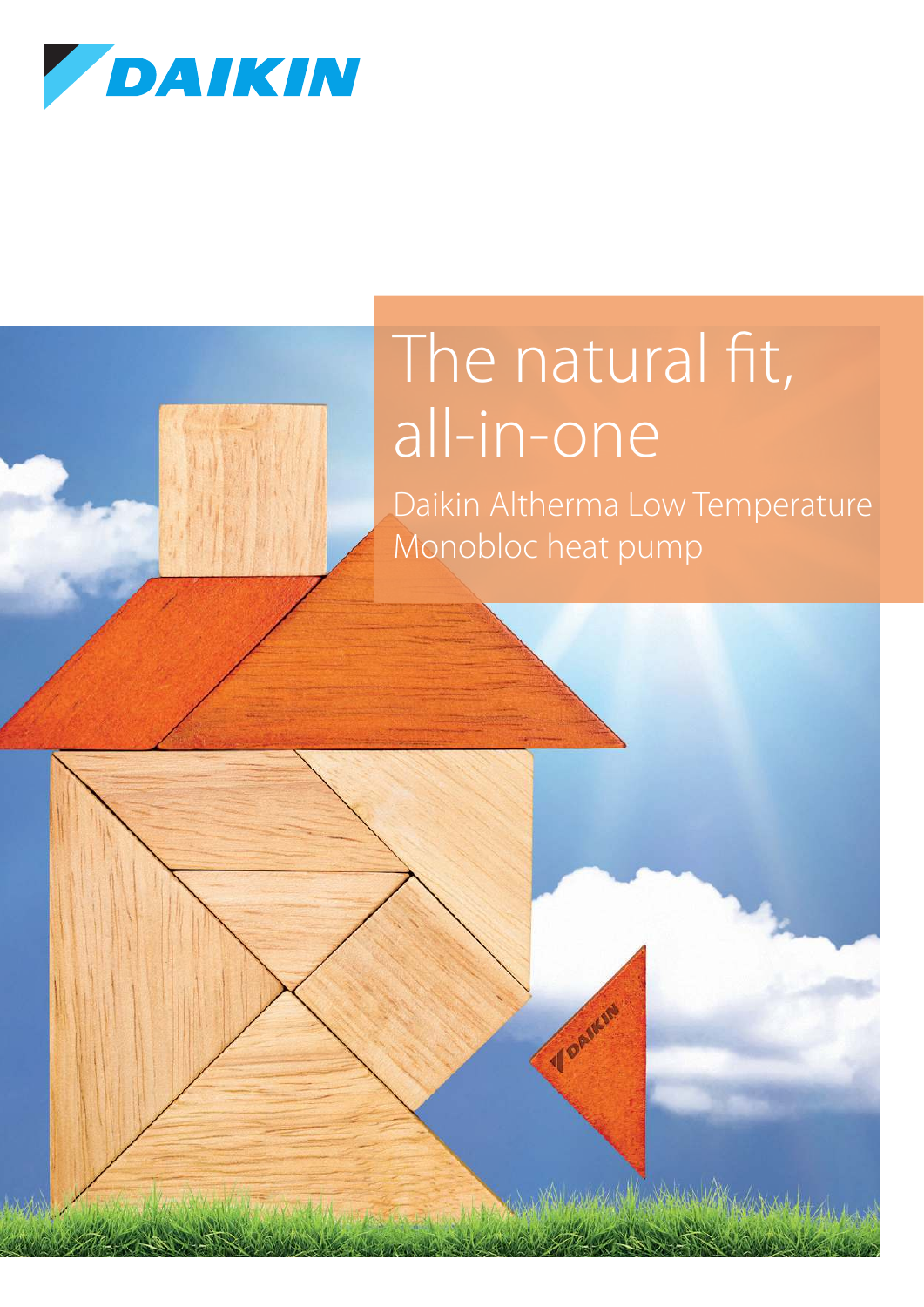# All-in-one heat pump our most compact ever

Daikin Altherma Low

A natural fit for homes where space is limited, the new Daikin Altherma LT Monobloc has only a wiring centre indoors, while the compact and quiet outdoor unit can be installed almost anywhere – under a windowsill, or in the smallest of gardens.

Perfect for an energy-efficient new property, it's also suitable for replacing an older heating system. Wherever it finds a home, it will keep heating bills as low as possible, while helping to reduce your carbon emissions and environmental impact.

#### Three key advantages

- 1. Coefficient of Performance up to 5\*
- 2. Space-saving design
- 3. Reliable operation even when -25°C outside

#### Other benefits

- > Easy-to-use controller
- > Quiet, compact outdoor unit
- > Can be fitted easily by a trained heating installer
- > Constant capacity in all weather conditions
- > Frost protection features for total peace of mind
- > Delivers water temperatures up to 55°C > Available in 5kW and 7kW models

A heat pump makes green energy a breeze...

A Daikin Altherma heat pump uses heat from the outside air to warm a home's central heating and hot water system. Even when it's freezing outside, a Daikin Altherma heat pump can extract heat from the air.

For every kilowatt of electricity the heat pump uses, it generates about 3-4 kilowatts of renewable heat from the air. Over the course of a year, it's up to 300% efficient (even the most efficient fossil fuel boiler is less than 100% efficient).

Best of all, your running costs could be lower when you choose Daikin, particularly if your home is heated by oil, LPG or electricity. So you can enjoy greener energy in your home, while saving on your bills too.

Trust us: the future of heating is here.



\* 5kW Daikin Altherma LT Monobloc tested in accordance to EN 14511 at A7 W35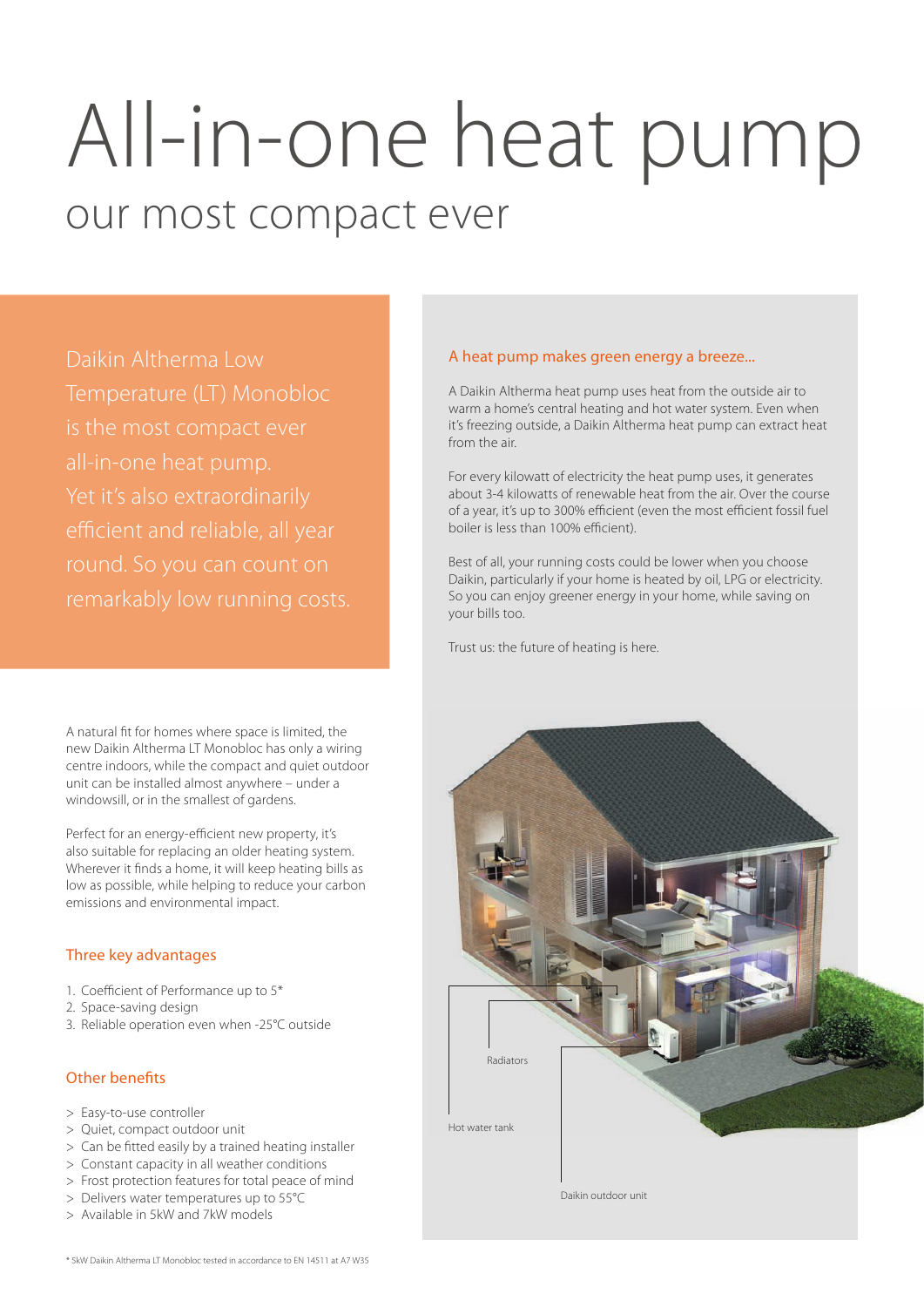# A natural fit for a greener lifestyle





#### For a future less reliant on fossil fuels

The price of fossil fuels goes up and down. Those fluctuations create uncertainty and no one knows quite what the future will bring. But one thing's for certain: the more renewable heat we can generate from fresh air, the better it will be for our environment – and for future generations.

#### Government funding is available

As an MCS accredited renewable heating system, the Daikin Altherma LT Monobloc heat pump is eligible for funding from the domestic Renewable Heat Incentive (dRHI). Payable quarterly over seven years, the dRHI helps to offset the installation cost of renewable heating systems, making them an even better investment in our long term future.

#### Space-saving, user-friendly design

Perfect for any modern home, the space-saving outdoor unit, control box and back-up heater will work efficiently with underfloor heating, radiators and fan convectors and can also be combined with solar thermal systems. A user-friendly, backlit controller is easy to operate and the settings can be commissioned by your installer for optimal comfort and efficiency.

#### Reliable and efficient all year round

The system delivers water temperatures of up to 55°C for reliable heating and hot water. Frost protection features and an optional back-up heater mean that your system will provide constant heating and hot water all year round. It will even operate during extreme weather down to -25°C outside, giving you total peace of mind.

#### Fuss-free installation

With minimal wiring and only water connections to the outdoor unit, the Daikin Altherma LT Monobloc heat pump can be installed easily, with little disruption. No special ground work is required and the dimensions of the Monobloc meet the requirements of Permitted Development Rights, so planning is not needed for most installations.

#### A hassle-free heating solution

Unlike with other systems such as oil or biomass, you don't have to worry about fuel deliveries, bulk buying or fuel storage. A heat pump generates no waste that requires regular cleaning. With just a simple annual inspection and three years parts and labour warranty (upon registration), you can count on the Daikin Altherma LT Monobloc to perform efficiently, year after year.